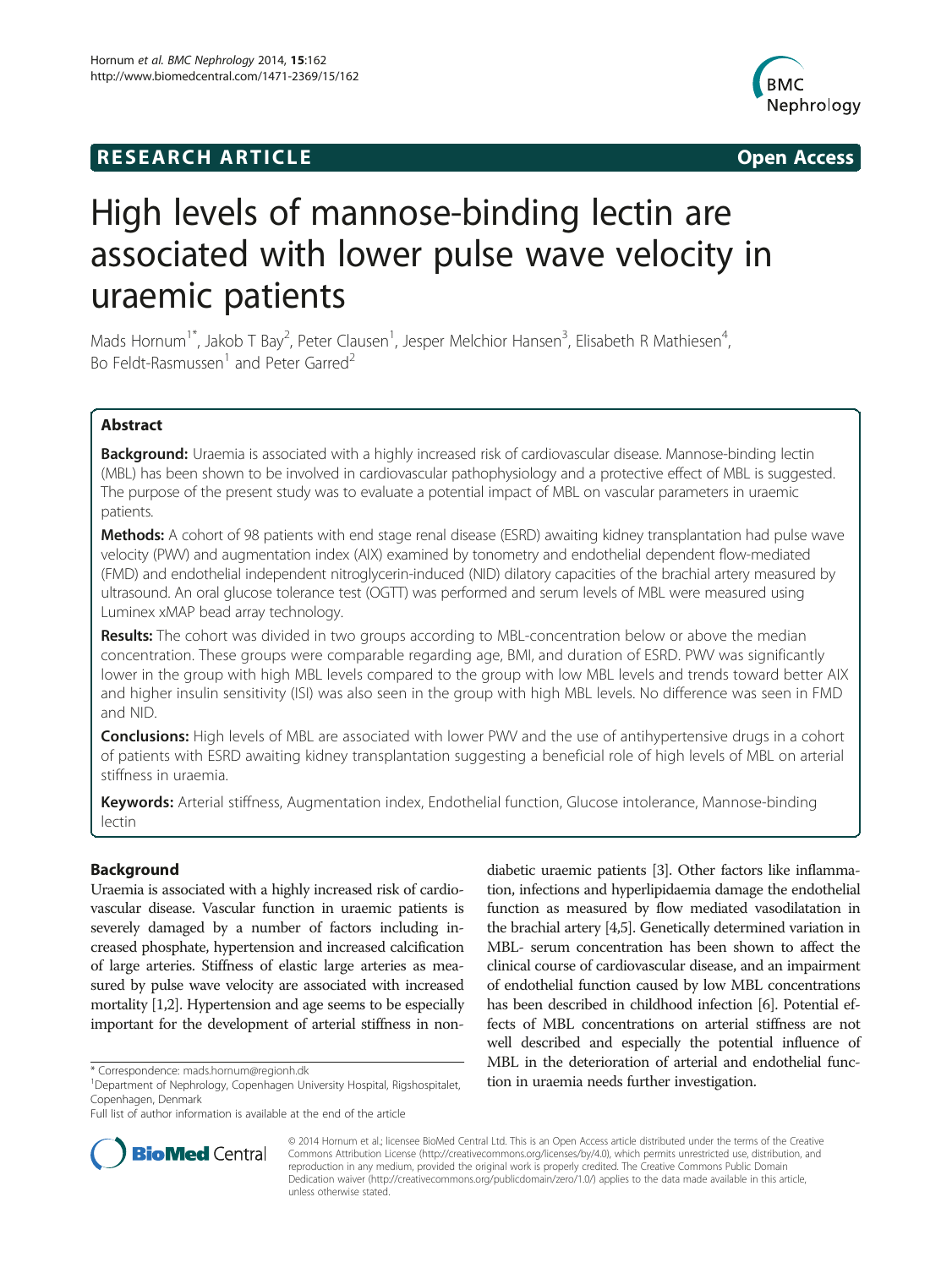The aim of the present study was to evaluate a potential impact of MBL on vascular parameters in uraemic patients.

## Methods

This is a prospective, observational cohort study including 98 patients with a scheduled living donor kidney transplantation  $(n = 48)$  or deceased donor transplantation on the waiting list for transplantation  $(n = 50)$  in the period between January 2006 and March 2008 at the two transplantation centres in Copenhagen (Copenhagen University Hospital, Rigshospitalet and Herlev Hospital (Tx-group)). To be included the patients had to be between 18 to 65 years of age with no more than one previous kidney transplantation.

The Scientific-Ethical Committee of the Capital Region of Denmark (# KF 01279825) and The Data Protection Agency (#2006-41-5640) approved the study. All participants gave their informed written consent.

#### Study procedure

All participants were examined before kidney transplantation. The majority of the patients were anuric and the few with remaining diuresis all had an estimated baseline creatinine clearance below 15 ml/min. The examinations were performed after an overnight fast including coffee, tobacco, and exercise abstinence for 10 hours. Antihypertensive medication was allowed in the morning. The examiners were blinded regarding the actual clinical and metabolic status of the patient at the time of examination and all clinical information was analyzed and described after data collection was completed. Data regarding duration of smoking history, ESRD, antihypertensive treatment were obtained by interview and from the medical record. Weight and height were measured.

Hemodialysis patients were examined between days of hemodialysis. Peritoneal dialysis patients had the peritoneal fluid (PF) drained in the morning at 6 a.m. The OGTT was performed more than 12 hours after last instillation of PF and more than 4 hours after draining the PF. After 10 minutes in the supine resting position blood pressure was measured in the arm opposite to a fistula or dialysis catheter. Mean arterial blood pressure (MAP) was given as mean of three measurements. Fasting blood samples were drawn in an antecubital vein from the same arm for the determination of plasma (p)-glucose (PG), p-CRP and p-homocystein. PG concentrations were analysed by the glucose-hexokinase method (Gluco-quant®, Roche Diagnostics GmbH, D-68298 Mannheim, Germany) and p-insulin were measured using enzyme-linked immunosorbent assay kits (Elecsys, Roche Diagnostics GmbH, D-68298 Mannheim, Germany). All assays were automated and performed on a Cobas Fara robot (Roche Diagnostics GmbH, Mannheim, Germany).

#### Measurement of serum MBL

Serum MBL concentrations were measured using an anti-MBL monoclonal antibody double sandwich technique based on the Luminex xMAP bead array technology as previously described [\[7](#page-5-0)]. In healthy subjects the median dayto-day variability in MBL concentrations expressed as CV was 6%. The lower detection level was 5 μg/L and intraand interassay CVs were below 5 and 10%, respectively.

#### MBL2 genotypes

Blood collected in 10 ml EDTA containing vacutainers was used for DNA extraction. Anticoagulated blood was frozen at −80°C before DNA processing. MBL2 single nucleotide polymorphisms (SNPs) in form of the structural variants named B (codon 54, rs1800450, C (codon 57, rs1800451, and D (codon 52, rs5030737) were typed by PCR using sequence specific priming (PCR-SSP) as previously described [[8](#page-5-0)]. The normal allele is designated "A". All three structural variant alleles  $(B, C, \text{ and } D)$  have a considerable effect on MBL concentrations and to avoid small groups, the three alleles were grouped in one category called allele "O" for statistical analyses.

Standard laboratory methods were applied for the analysis of the other samples.

#### Pulse wave analysis and velocity

PWV and AIX of the carotid-femoral pulse wave was recorded sequentially at the carotid and femoral artery using applanation tonometry (SphygmoCor®; AtCor Medical, Sydney, NSW, Australia) performed by the same observer (MH) as previously described in detail [[3\]](#page-5-0). The reproducibility of AIX and PWV for two repeat scans on two different days in ten uraemic patients from the present study was analysed using the Bland Altman method. The mean ± SD intra-observer difference was  $0.1 \pm 0.7$  m/s for PWV,  $1.7 \pm 5.5$  % for AIX, which is in accordance with other groups [[4,9](#page-5-0)].

## Flow mediated vasodilatation (FMD) and nitroglycerin-induced dilatation (NID)

An Acuson 128XP/10™ ultrasound system with extended frequency-imaging option and a 7-MHz linear transducer was used to measure the brachial artery dilatory responses to increased flow (FMD) and to nitroglycerin (NID) based on previous published methodology by our group and others [[4,9,10](#page-5-0)].

External ultrasound measurements of FMD and NID have previously been shown to provide accurate and reproducible results. Coefficients of variation of the diameter changes expressed as diameter in percentage of the baseline scan diameter (100%) in the present study was 4.4 and 4.1% for FMD and NID for eight scans of the same subject from the present study population (within patient variability) performed on separate days within a period of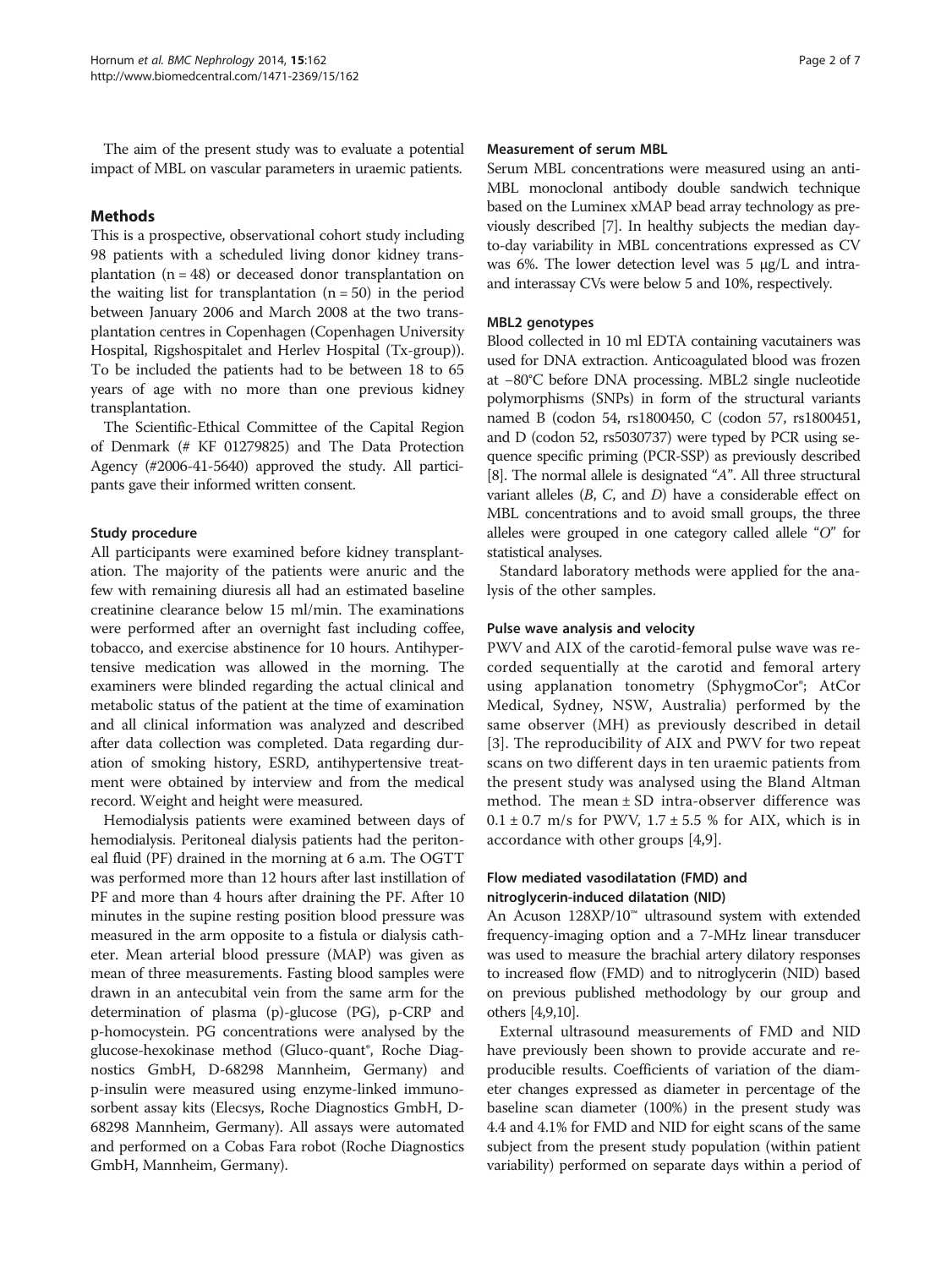2 weeks by the same investigator, similar to previous reports [\[9,11\]](#page-5-0).

#### Evaluation of glucose tolerance

A 75-gram OGTT was performed according to the WHO criteria [\[12](#page-5-0)] and an insulin sensitivity index (ISI) was calculated as previously described in details [\[13\]](#page-5-0).

#### Antihypertensive treatment

Antihypertensive treatment mainly included beta-blockade, calcium channel blockade, angiotensin-II-blockade and diuretics.

## **Statistics**

Data analyses were performed using Statistical Analysis Software (SAS®) version 9.1. Unless specified otherwise, continuous data is described as mean ± standard deviation (SD) or median and range for normal and skewed distributions, respectively. The Shapiro-Wilk W test and a normal plot were used to judge normality. Group comparisons of continuous data were performed using unpaired t-test test for normally distributed data or non-parametric Wilcoxon Rank Sum Test or Kruskal-Wallis non-parametric one way analysis of variance test. Chi square or Fisher's exact tests were used for group comparisons between categorical data where appropriate. A p value of  $< 0.05$  was used to determine significance.

## Results

The cohort was divided in two groups according to MBL concentration below or above the median concentration. These groups were comparable regarding age, hypertension, glycemic status, BMI, and duration of ESRD.

Univariate analysis showed no association between the MBL level and PWV, ISI, FMD, NID or augmentation index in the whole group but the variance analysis between the two groups demonstrated that PWV was significantly lower in the group with high MBL levels compared to the group with low MBL levels (Table [1](#page-3-0), p = 0.03) and trends toward better AIX and higher ISI was also seen in the group with high MBL levels. No difference was seen in FMD or NID. Systolic and diastolic blood pressure was similar between groups, however the use of antihypertensive drugs were significantly higher in the group with the lowest PWV and highest MBL (Table [1\)](#page-3-0).

Data on myocardial infarction, stroke and smoking were collected and there was no difference between the groups (Table [1](#page-3-0)).

The variance analysis was also performed for the whole group with factors known to influence PWV, describing 65% of the variance and as expected age, hypertension, glucose intolerance, insulin resistance and homocystein was significantly associated with PWV, but MBL levels just did not reach statistical significance in this analysis (Table [2](#page-4-0)).

Distribution of the genetic MBL2-variants differed as result of the stratification according to MBL below or above the median. The normal  $A/A$  genotype dominated in the group above the median (44 vs. 5), whereas patients heterozygous for MBL2 variants  $(A/O)$  haplotype were predominant in the group below the median (41 vs. 5). Those heterozygous for the structural variants, the O/O genotype, were found only in the group below the median (6 vs. 0), (Table [3\)](#page-4-0). The difference in MBL concentrations between the MBL2 variants is shown in Figure [1](#page-4-0).

The distribution of haemodialysis or peritoneal dialysis, and the use of an arterio-venous fistulae or a permanently haemodialysis catheter, was determined in the cohort, and there were no statistical difference in PWV, ISI, FMD, NID or augmentation index between the groups divided by MBL levels.

## **Discussion**

In a cohort of patients with ESRD awaiting kidney transplantation we found that high levels of MBL and increased use of antihypertensive drugs were associated with lower PWV. There may be a beneficial role of high levels of MBL on arterial stiffness in uraemia which was independent of BMI, length of uraemia and age. Previously Cheung et al. [\[14\]](#page-5-0) demonstrated that the MBL genotype influenced arterial stiffness in Chinese children with Kawasaki Disease. The children with low level MBL expression IL/LLgenotypes without coronary complications had faster PWV/stiffer peripheral conduit arteries than children with high level MBL expression HL- genotypes indicating that a high level of MBL had a protective effect on arterial function. In a study of healthy Danish blood donors aged 18–65 years, the median value of MBL was 967.5 ug/L (8– 4693 ug/L) [[7\]](#page-5-0). Arterial stiffness estimated by PWV [[15](#page-5-0)] reflects damage of the elastic tissue of aorta [\[15,16](#page-5-0)] and is associated with increased mortality in ESRD-patients [[17](#page-5-0),[18](#page-5-0)]. In a cohort of 66 uraemic patients we previously reported that age and mean arterial pressure but not prediabetes were independently associated with increased PWV [\[3\]](#page-5-0) and an age and BMI matched healthy control group previously studied by our group had significant lower blood pressure and a better augmentation index, FMD and NID compared to uraemic patients on the waiting list for Tx [\[19\]](#page-5-0). In the present cohort divided by the median level of MBL there was no difference in age, fasting glucose, 2-hour blood glucose, ISI or blood pressure between the groups, however more antihypertensive drugs were used in the group with high MBL levels and the lowest PWV, indicating that the role of MBL in uraemia seems independently of traditional risk factors for an increased PWV. Although not significant, both augmentation index and ISI index was more favourable in the high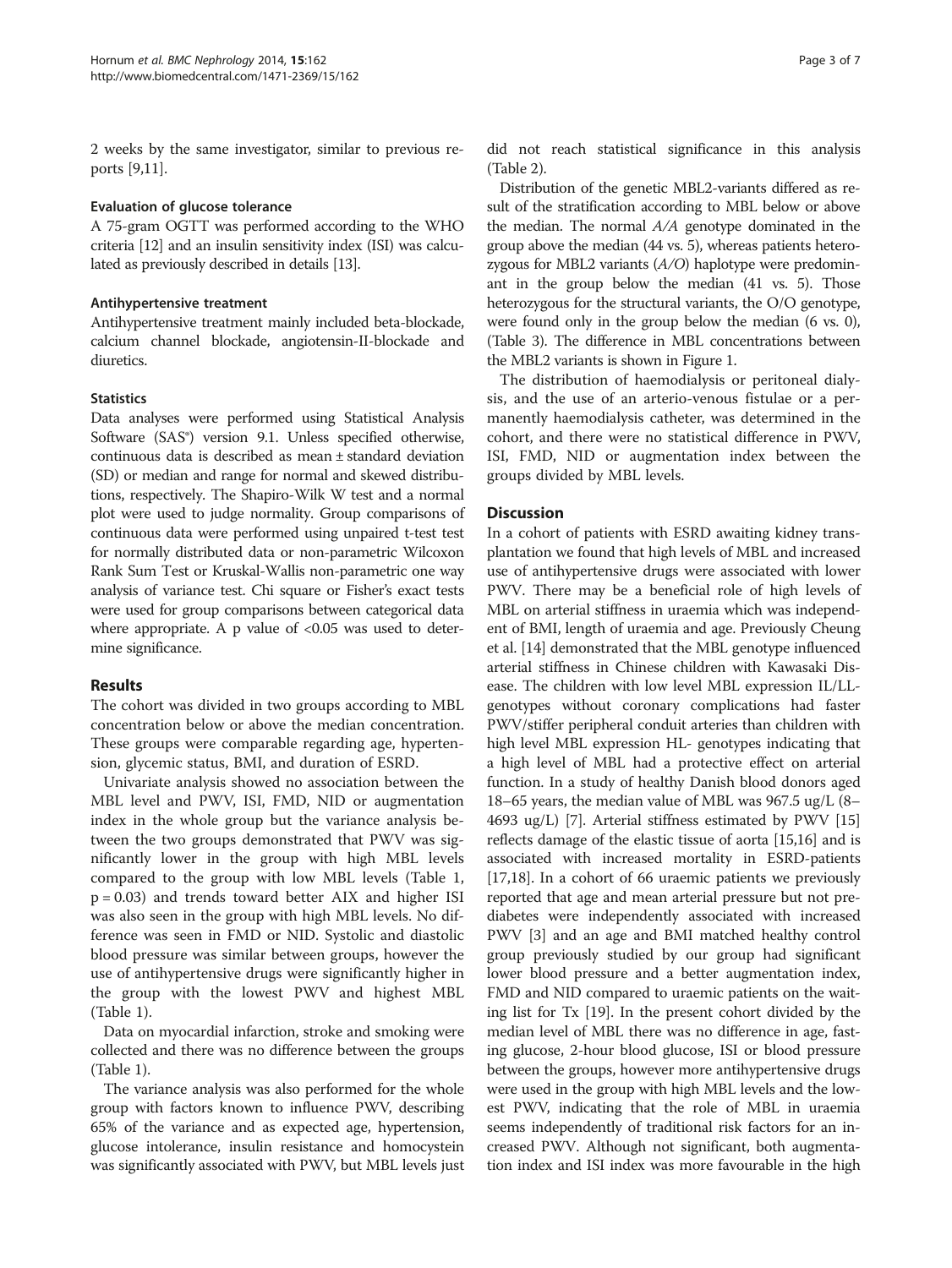|                                                                                              | MBL < 722 ug/L<br>$N = 49$ | MBL >722 ug/L<br>$N = 49$ |
|----------------------------------------------------------------------------------------------|----------------------------|---------------------------|
|                                                                                              |                            |                           |
| Age (years)                                                                                  | $45.3 \pm 13.0$            | $41.6 \pm 12.4$           |
| ESRD (months)                                                                                | $29(0-168)$                | $33(0-120)$               |
| Dialysis status:                                                                             |                            |                           |
| Haemodialysis (N)                                                                            | 34                         | 32                        |
| Peritoneal dialysis (N)                                                                      | 13                         | 13                        |
| Pre-dialysis (N)                                                                             | $\overline{2}$             | $\overline{4}$            |
| Haemodialysis, venous access: Arterio-venous fistulae/permanently haemodialysis catheter (N) | 15/19                      | 15/17                     |
| Tx status (living donor/deceased donor)                                                      | 22/27                      | 26/23                     |
| Myocardial infarction (N)                                                                    | $\overline{2}$             | $\overline{2}$            |
| Smoking (N)                                                                                  | 15                         | 14                        |
| Stroke (N)                                                                                   | 3                          | $\overline{2}$            |
| Diabetes (N)                                                                                 | 3                          | 5                         |
| Impaired fasting glucose (N)                                                                 | 1                          | $\overline{2}$            |
| Impaired glucose tolerance (N)                                                               | 21                         | 13                        |
| Normal glucose tolerance (N)                                                                 | 24                         | 29                        |
| Fasting plasma glucose (mmol/L)                                                              | $5.0 \pm 0.4$              | $5.1\pm0.5$               |
| OGTT 120min(mmol/L)                                                                          | $8.0 \pm 2.1$              | $7.7 \pm 2.1$             |
| ISI (index)                                                                                  | $7.4 \pm 4.1$              | $7.9 \pm 4.9$             |
| BMI $(kg/m2)$                                                                                | $24.2 \pm 3.8$             | $24.5 \pm 3.6$            |
| PWV(m/s)                                                                                     | $8.2$ (5.6-15.8)           | 6.8 $(5.2 - 16.4)^*$      |
| AIX (%)                                                                                      | $27 (-10;56)$              | $20 (-7;50)$              |
| FMD (%)                                                                                      | $3.8$ (-8.3;19.2)          | $3.5$ (-6.8;19.1)         |
| NID (%)                                                                                      | 10.5 (2.9;27.1)            | 11.5 (2.0;27.2)           |
| Systolic blood pressure (mmHg)                                                               | $143 \pm 25$               | $140 \pm 19$              |
| Diastolic blood pressure (mmHg)                                                              | $85 \pm 12$                | $84 \pm 13$               |
| Number of antihypertensive drugs                                                             | $2(0-5)$                   | $3(0-6)$ *                |
| P-C-reactive protein (mg/L)                                                                  | $2(1-40)$                  | $2(1-21)$                 |
| P-Homocystein (umol/L)                                                                       | $21(11-62)$                | 22 (12-150)               |
| P-PTH (pmol/L)                                                                               | $21(2-100)$                | $20(4-156)$               |
| P-ionized calcium (mmol/L)                                                                   | $1.19 \pm 0.09$            | $1.21 \pm 0.09$           |
| P-phosphate (mmol/L)                                                                         | $1.8 \pm 0.4$              | $2.0 \pm 0.6$             |

#### <span id="page-3-0"></span>Table 1 Comparison of clinical and demographic data between patients with a MBL level above or below the median

Data are presented as mean (SD) or median and range.

MBL: Mannose Binding Lectin, ESRD: end-stage renal disease,

Tx: transplantation, BMI: body mass index, PTH: parathyroidea hormone,

OGTT: oral glucose tolerance index, ISI: insulin sensitivity index.

PWV: pulse wave velocity,

AIX: Augmentation Index, FMD: flow mediated vasodilatation,

NID: nitroglycerin independent dilatation,

 $*P < 0.05$ .

MBL group, also suggesting a better arterial function in this group, and a more powerful study including more patients might confirm this association.

The duration of ESRD in the groups divided by the median MBL was not significantly different, an important point, since duration of haemodialysis increases MBL levels as demonstrated by Satomura et al. [[20\]](#page-6-0).

Apart from influencing arterial stiffness, MBL deficiency is also known to be associated with severe atherosclerosis [[21](#page-6-0)] and doubles the risk for myocardial infarction (MI) in young relatively healthy Caucasians [\[22\]](#page-6-0), and leads to cardiovascular events in type 2 diabetic South Asians [[23](#page-6-0)]. Furthermore, MBL deficiency has been shown to be unfavourable in type 2 diabetic Caucasians with MI [[24](#page-6-0)].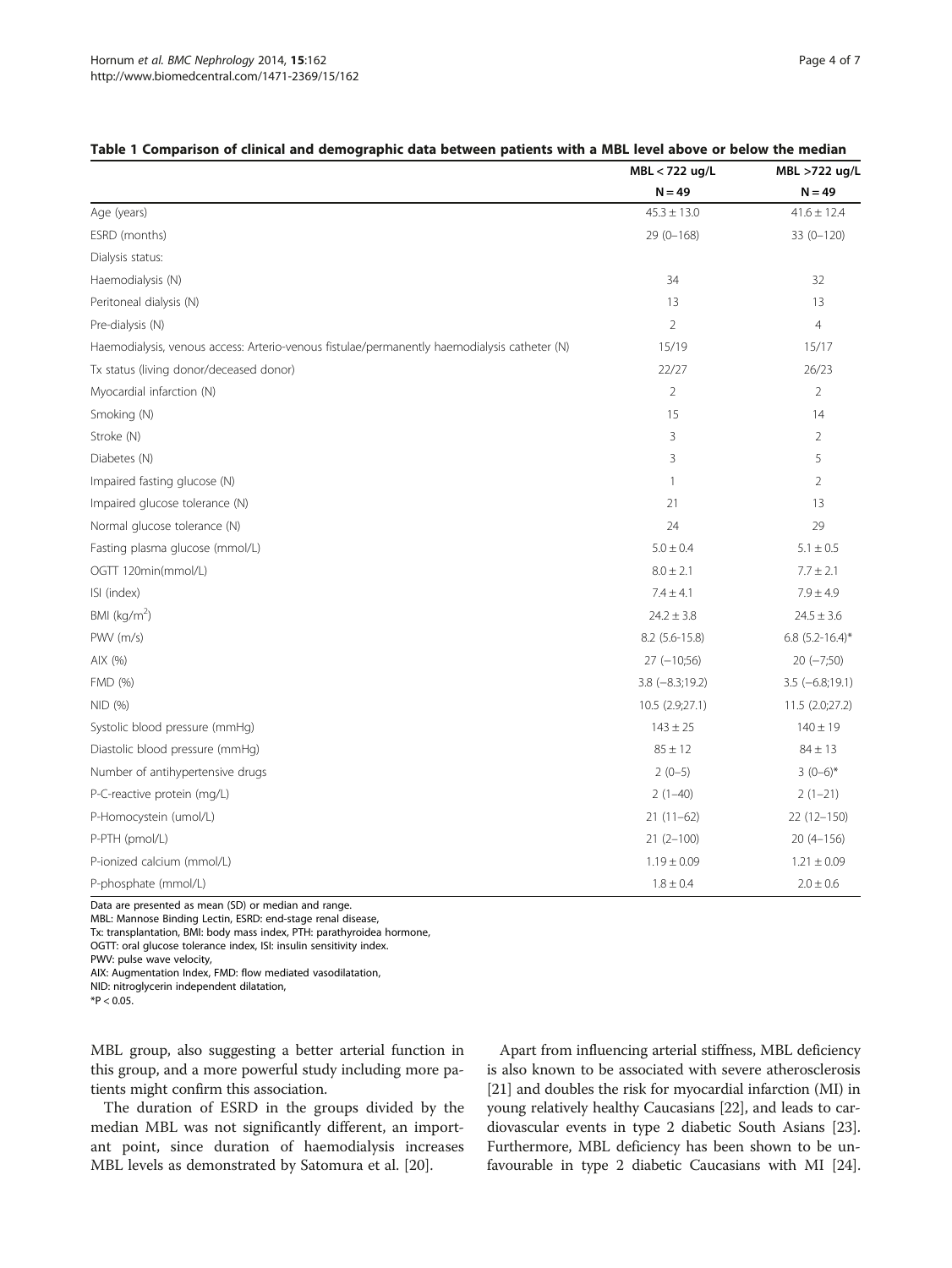| Parameter                          | Effect on PWV(m/s) | 95% confidence intervals | P-value  |
|------------------------------------|--------------------|--------------------------|----------|
| Intercept                          | $-0.14$            | $-3.66; 3.38$            | 0.94     |
| Age (years)                        | 0.12               | 0.08; 0.16               | < 0.0001 |
| BP >130/80 mmHg                    | 1.76               | 0.81; 2.72               | 0.0005   |
| BP < 130/80 mmHg (reference group) | $\mathbf{0}$       |                          |          |
| Number of antihypertensives (n)    | $-0.08$            | $-0.45;0.29$             | 0.65     |
| ISI (index)                        | 0.21               | 0.07; 0.36               | 0.0043   |
| OGTT120min                         | 0.33               | 0.09; 0.56               | 0.0067   |
| Homocystein (umol/L)               | 0.03               | 0.01; 0.05               | 0.01     |
| MBL Genotype A/A                   | 1.23               | $-1.21; 3.66$            | 0.32     |
| MBL Genotype A/O                   | 0.18               | $-1.85; 2.21$            | 0.86     |
| MBL Genotype O/O (reference group) | $\mathbf{0}$       |                          |          |
| LogMBL                             | $-0.88$            | $-1.85; 0.10$            | 0.0764   |
| Female sex                         | 0.31               | $-0.81; 1.42$            | 0.58     |
| Male sex (reference group)         | $\mathbf{0}$       |                          |          |
| ESRD (months)                      | $-0.01$            | $-0.03; 0.01$            | 0.22     |
| Augmentation Index                 | $-0.01$            | $-0.05; 0.03$            | 0.51     |
| $CRP$ (mg/L)                       | $-0.04$            | $-0.11; 0.04$            | 0.32     |

<span id="page-4-0"></span>Table 2 Results of an ANOVA of factors obtained at baseline in 98 ESRD patients awaiting kidney transplantation the model describes 65% of the variance in PWV ( $P < 0.0001$ )

Kruskal-Wallis one way of variance analysis of the effect on pulse wave velocity (PWV) using factors obtained at baseline. BP: blood pressure; ISI: insulin sensitivity index; OGTT: oral glucose tolerance test; MBL: mannose-binding lectin; ESRD: end-stage renal disease; CRP: C-reactive protein.

Although these studies all were performed on patients with normal renal function, they demonstrated that especially the combination of genotype O/O and impaired glucose metabolism was a hazardous combination with impact on cardiovascular events. In haemodialysis patients low MBL levels has been found to be associated with increased all-cause mortality [\[25\]](#page-6-0). Recently it was shown that both low MBL levels and low expressing MBL2 genotypes were associated with graft loss after kidney transplantation in patients without prior detectable HLA immunization [\[26\]](#page-6-0). This and other observations support the notion that MBL may be important to maintain cardiovascular homeostasis, particularly during chronic inflammation, including the importance of lectins in the pathogenesis of several inflammatory diseases [\[27\]](#page-6-0). Endothelial function has previously been found to be impaired in both uraemia [\[9](#page-5-0)] and in diabetes [\[28\]](#page-6-0) and may reflect presence of vascular disease or early vascular damage, but in the present study we found no difference in FMD or NID between the two groups. Our cohorts had no signs of

Table 3 Genetic MBL2-variants stratified according to MBL levels

| <b>MBL2-variant</b> | MBL < 722 ug/L | MBL > 722 ug/L |
|---------------------|----------------|----------------|
| A/A                 |                | 44             |
| A/O                 | 41             |                |
| O/O                 |                |                |

infection and only few diabetics in each group, partly explaining the missing difference between groups in FMD and NID. The overall tendency to infection is however increased in uraemic patients, and aggravated by MBL deficiency, with a high burden of dialysis-related infections and risk of bacteraemia during the dialysis sessions potentially leading to damage of the elastic tissue of the arteries and to an increased arterial stiffness thereby increasing the risk of arteriosclerotic vascular disease.

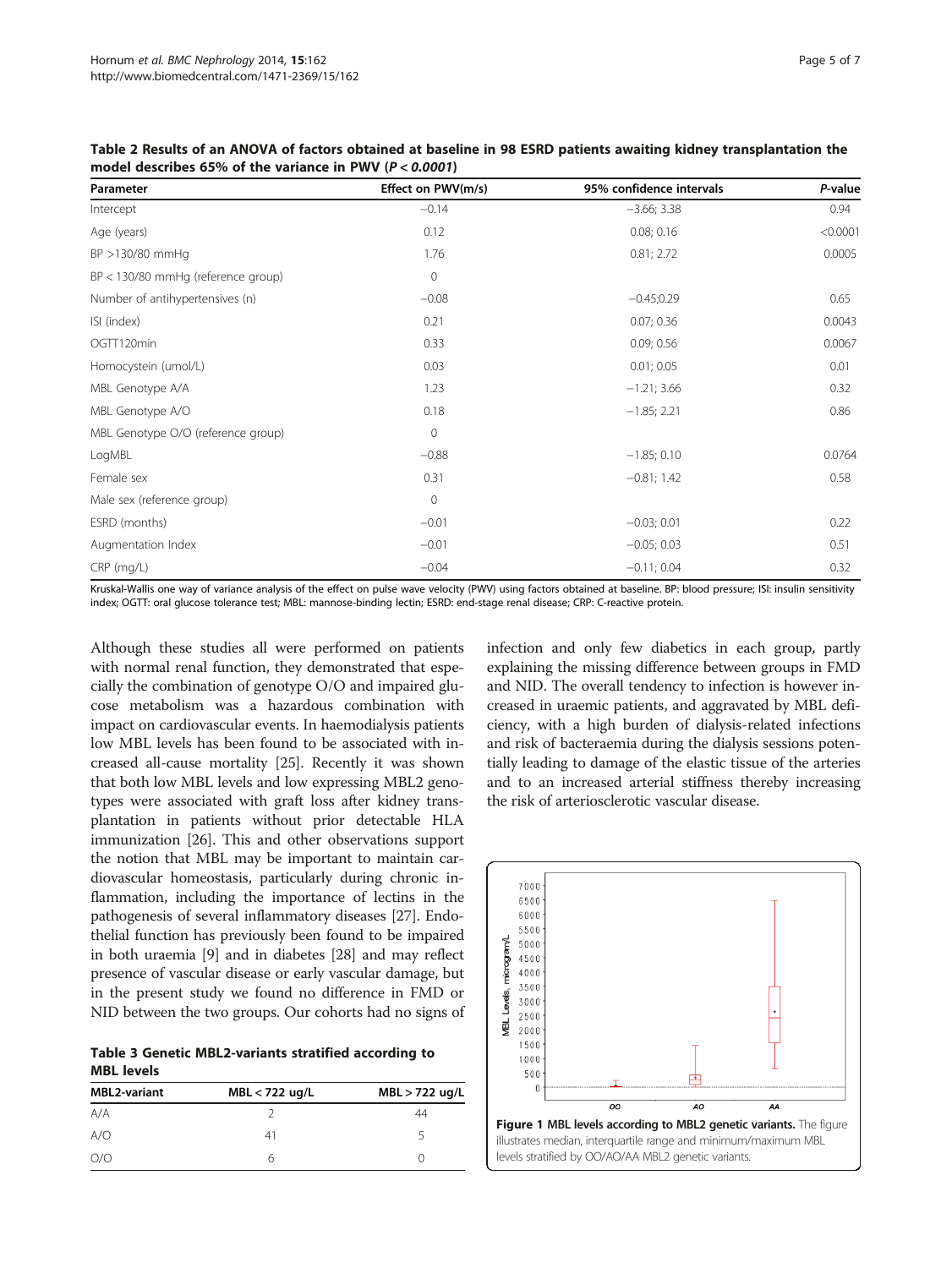<span id="page-5-0"></span>The MBL genotype influences the level of MBL and the AA expression genotype with the highest level of MBL would in theory have the best protection against infections, and thereby the lowest PWV and the highest FMD. This is in accordance with our findings with regard to PWV whereas no effect of MBL on FMD was demonstrated. However, PWV and FMD are not necessarily part in a unified pathophysiological vascular process in uraemia and may be differently influenced by different cardiovascular risk factors such as MBL.

The MBL-genotype A/A clearly was most represented in the high MBL-group in our cohort, potentially indicating a genetic element in the susceptibility to arterial damage in uraemic patients, although the relative few patients with the OO expression genotype limited the statistical power to detect difference between the groups.

## Conclusions

We demonstrated that high levels of MBL are associated with lower PWV and an increased use of antihypertensive drugs in a cohort of patients with ESRD awaiting kidney transplantation suggesting a beneficial role of high levels of MBL on arterial stiffness in uraemia. We hypothesize that this association will result in a decreased cardiovascular and infection related mortality in patients with high baseline MBL levels and a follow up study is planned to address this hypothesis. The strengths of the study were a carefully examined and characterized cohort, with solid glucose and arterial measurements. Estimation of insulin resistance and validated MBL measurements and determination of genetic MBL2 variants and statistical analysis completed the study. Limitations were the cross sectional design, relatively few patients and lack of follow up data.

#### Competing interests

The authors declare that they have no competing interests.

#### Authors' contributions

MH: planned, performed and made the statistical analysis and edited and wrote the manuscript. JTB: performed analysis, and wrote the manuscript. PC: planned, performed and wrote the manuscript. JMH: performed the study and wrote the manuscript. ERM: planned the study and wrote the manuscript. BFR: planned, performed and wrote the manuscript. PG: planned, performed analysis and wrote the manuscript. All authors read and approved the final manuscript.

#### Acknowledgements

The study was supported by an unrestricted grant from the Danish Kidney Foundation, A. P. Møller Foundation for the Advancement of Medical Science, Eva and Henry Frænkel Foundation, and the Helen Bjørnow Foundation. MH was supported by a fellowship from Rigshospitalet. We thank the laboratory technicians Annette Vinding, Helle Christensen and Andreas Haltorp for their skilful contribution to the data.

#### Author details

<sup>1</sup>Department of Nephrology, Copenhagen University Hospital, Rigshospitalet, Copenhagen, Denmark. <sup>2</sup> Laboratory of Molecular Medicine, Department of Clinical Immunology Sect. 7631, Copenhagen University Hospital, Rigshospitalet, Copenhagen, Denmark. <sup>3</sup>Department of Nephrology, Herlev Hospital, Copenhagen University, Herlev, Denmark. <sup>4</sup>Department of Endocrinology, Copenhagen University Hospital, Rigshospitalet and University of Copenhagen, Copenhagen, Denmark.

Received: 10 April 2014 Accepted: 25 September 2014 Published: 4 October 2014

#### Reference

- 1. Laurent S, Boutouyrie P, Asmar R, Gautier I, Laloux B, Guize L, Ducimetiere P, Benetos A: Aortic stiffness is an independent predictor of all-cause and cardiovascular mortality in hypertensive patients. Hypertension 2001, 37(5):1236–41.
- 2. Shoji T, Emoto M, Shinohara K, Kakiya R, Tsujimoto Y, Kishimoto H, Ishimura E, Tabata T, Nishizawa Y: Diabetes mellitus, aortic stiffness, and cardiovascular mortality in end-stage renal disease. J Am Soc Nephrol 2001, 12(10):2117–24.
- 3. Hornum M, Clausen P, Kjaergaard J, Hansen JM, Mathiesen ER, Feldt-Rasmussen B: Pre-diabetes and arterial stiffness in uraemic patients. Nephrol Dial Transplant 2010, 25(4):1218–25.
- 4. Celermajer DS, Sorensen KE, Gooch VM, Miller A, Sullivan ID, Lloyd JK, Deanfield JE, Spiegelhalter DJ: Non-invasive detection of endothelial dysfunction in children and adults at risk of atherosclerosis. Lancet 1992, 340(8828):1111–5.
- 5. Charakida M, Donald AE, Terese M, Leary S, Halcox JP, Ness A, Davey SG, Golding J, Friberg P, Klein NJ, Deanfield JE: Endothelial dysfunction in childhood infection. Circulation 2005, 111(13):1660–5.
- 6. Charakida M, Donald AE, Leary S, Halcox JP, Turner MW, Johnson M, Loukogeorgakis SP, Okorie MI, Davey SG, Deanfield JE, Klein NJ: Endothelial response to childhood infection: the role of mannose-binding lectin (MBL). Atherosclerosis 2010, 208(1):217–21.
- 7. Bay JT, Garred P: Rapid bead-based immunoassay for measurement of mannose-binding lectin. Scand J Immunol 2009, 69(6):570–5.
- 8. Garred P, Strom J, Quist L, Taaning E, Madsen HO: Association of mannosebinding lectin polymorphisms with sepsis and fatal outcome, in patients with systemic inflammatory response syndrome. J Infect Dis 2003, 188(9):1394–403.
- 9. Clausen P, Feldt-Rasmussen B, Iversen J, Lange M, Eidemak I, Strandgaard S: Flow-associated dilatory capacity of the brachial artery is intact in early autosomal dominant polycystic kidney disease. Am J Nephrol 2006, 26(4):335–9.
- 10. Sidhu JS, Newey VR, Nassiri DK, Kaski JC: A rapid and reproducible on line automated technique to determine endothelial function. Heart 2002, 88(3):289–92.
- 11. Sorensen KE, Celermajer DS, Spiegelhalter DJ, Georgakopoulos D, Robinson J, Thomas O, Deanfield JE: Non-invasive measurement of human endothelium dependent arterial responses: accuracy and reproducibility. Br Heart J 1995, 74(3):247–53.
- 12. Alberti KG, Zimmet PZ: Definition, diagnosis and classification of diabetes mellitus and its complications. Part 1: diagnosis and classification of diabetes mellitus provisional report of a WHO consultation. Diabet Med 1998, 15(7):539–553.
- 13. Matsuda M, DeFronzo RA: Insulin sensitivity indices obtained from oral glucose tolerance testing: comparison with the euglycemic insulin clamp. Diabetes Care 1999, 22(9):1462–70.
- 14. Cheung YF, Ho MH, Ip WK, Fok SF, Yung TC, Lau YL: Modulating effects of mannose binding lectin genotype on arterial stiffness in children after Kawasaki disease. Pediatr Res 2004, 56(4):591–6.
- 15. O'Rourke MF, Gallagher DE: Pulse wave analysis. J Hypertens Suppl 1996, 14(5):S147–S157.
- 16. Taniwaki H, Kawagishi T, Emoto M, Shoji T, Kanda H, Maekawa K, Nishizawa Y, Morii H: Correlation between the intima-media thickness of the carotid artery and aortic pulse-wave velocity in patients with type 2 diabetes. Vessel wall properties in type 2 diabetes. Diabetes Care 1999, 22(11):1851–7.
- 17. Blacher J, Guerin AP, Pannier B, Marchais SJ, Safar ME, London GM: Impact of aortic stiffness on survival in end-stage renal disease. Circulation 1999, 99(18):2434–9.
- 18. London GM, Blacher J, Pannier B, Guerin AP, Marchais SJ, Safar ME: Arterial wave reflections and survival in end-stage renal failure. Hypertension 2001, 38(3):434–8.
- 19. Hornum M, Clausen P, Idorn T, Hansen JM, Mathiesen ER, Feldt-Rasmussen B: Kidney transplantation improves arterial function measured by pulse wave analysis and endothelium-independent dilatation in uraemic patients despite deterioration of glucose metabolism. Nephrol Dial Transplant 2011, 26(7):2370–7.